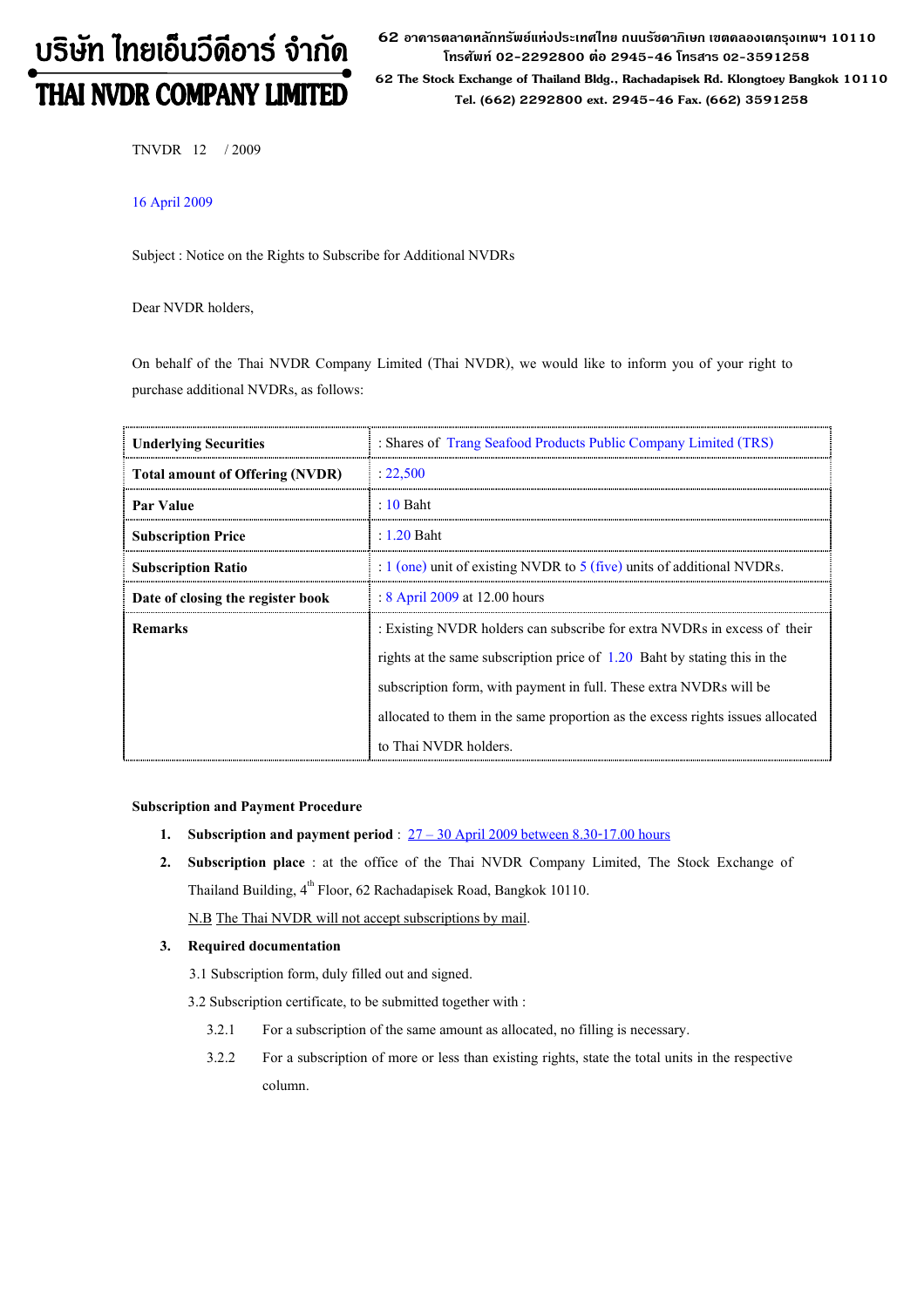#### 4. Payment

- 4.1 Subscription for full entitlement or less than the entitlement, please make payment by one check or one cashier check which is collectable through the Bangkok Clearing House within 30 April 2009. Indicate the subscription date and make it payable to *"Share Subscription Account of* **Trang Seafood Products Plc."**
- 4.2 Subscription for excess the entitlement, payment must be made by additional one check or one cashier check which is collectable through the Bangkok Clearing House within 30 April 2009. Indicate the subscription date and make it payable to *"Share Subscription Account of Trang* **Seafood Products Plc. (Excess)"**
- 5. If NVDR holders fail to exercise their rights or make a payment within the allotted time schedule, or the check or cashier check is not honored, it shall be deemed that such NVDR holders do not wish to exercise their subscription rights. Thai NVDR shall thus regard the subscription as being void.
- 6. Refund for unallotted NVDRs.

If the excess rights NVDRs were not allotted in full because the number of NVDRs subscribed for were more than the number or remaining units of NVDRs, the Thai NVDR will make a refund (without interest) to the NVDR holders by check for the unallotted NVDRs and send it by registered mail to the address that appears on the Share Register Book on the date of closing the book, within 24 days from the final day of the subscription period.

Should you need any further information, please do not hesitate to contact Thai NVDR Company Limited at 02-229-2800 Ext. 2945-2946.

Sincerely yours, Thai NVDR Company Limited

facti

(Somchai Oksue) Head Depository Dept. SET Group

Enclosure : 1. Subscription Form for NVDR Right Issues 2. Subscription Certificate